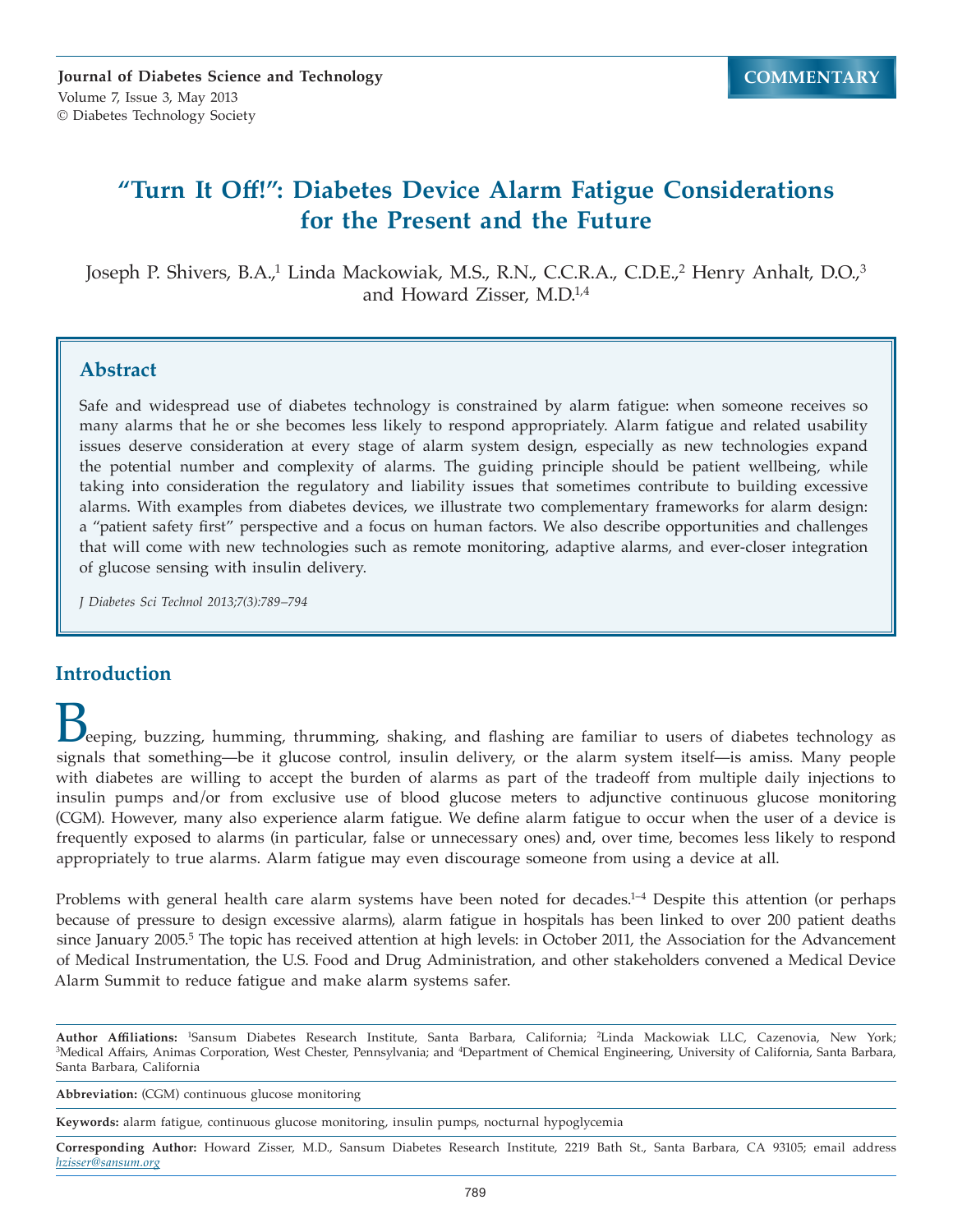Alarm fatigue has been described in diabetes devices, especially in CGM systems, which are designed to alarm when glucose readings fall below or rise above certain user-adjustable thresholds, when they are predicted to go beyond these thresholds, or simply when glucose values are rapidly changing. New CGM device users are often instructed to initialize hypoglycemia and hyperglycemia alarm thresholds at extremely low and high values, respectively, in order to minimize early "nuisance alarms" and thus increase the likelihood of effective long-term use.<sup>6,7</sup> But because CGM sensors can often err, especially in hypoglycemia detection,<sup>8</sup> some clinicians set hypoglycemia thresholds artificially high.<sup>7,9</sup> (McGarraugh<sup>10</sup> observes that, "in general, any alarm indicating low, descending glucose in advance of a true hypoglycemic condition is useful to patients.")

For example, adjusting a hypoglycemia alarm to go off at 90 mg/dl rather than at 70 mg/dl will increase sensitivity the rate of "true positives"—meaning that more hypoglycemic events will be detected and predicted. At the same time, it will decrease specificity—the rate of "true negatives"—meaning that more alarms will occur when glucose levels are safe and stable. Continuous glucose monitoring systems have an inverse relationship between sensitivity and specificity, which is described by that particular sensor's receiver operating characteristics curve.<sup>11,12</sup> A sensor's receiver operating characteristics curve reflects the fact that, as more true events are detected, more false alarms will occur. Unfortunately, psychological research suggests that people respond to relatively fewer alarms if they perceive the false alarm rate to be high,<sup>13,14</sup> and frustration with sensor accuracy may lead some patients to stop using CGM altogether.<sup>15</sup> If alarms are so frequent that a user ignores them or discontinues CGM, then those alarms have failed to meet their purpose—potentially with negative clinical results.

Alarm fatigue is emblematic of many human-factors issues critical to the design and use of alarms for diabetes devices. Fortunately, these issues are already being considered by researchers, manufacturers, regulators, clinicians, and patients. Yet we believe that even greater consideration will be necessary for even more effective alarm systems—especially as technologies become more complex and the potential for alarm fatigue grows.

## **Alarm Considerations for Diabetes Technologies: Present**

At the aforementioned Medical Device Alarm Summit, a central message was how medical alarms must earn and maintain users' trust. Wiklund<sup>16</sup> explained that trustworthy alarms should reliably detect and draw attention to events requiring clinical intervention, and they should clearly explain the cause of the alarm, its potential consequences, and the action(s) required—all with a user-friendly interface (e.g., familiar language, simple graphics). In designing such alarms, two frameworks can be particularly useful: a "patient safety first" mentality and an emphasis on the human factors.<sup>17</sup> We illustrate each with examples from diabetes technology.

People with diabetes, including those who utilize diabetes devices such as insulin pumps and CGM, are at risk for developing severe hypoglycemia or hyperglycemia and subsequent diabetic ketoacidosis. To mitigate possible insulin pump malfunctions, alarms were designed to detect occlusion, active temporary basal rate, low insulin reservoir, low battery, and pump suspension. The most relevant CGM alarms include those for low and high glucose values as well as trending patterns. Such alarms should be distinctive so that recipients can quickly recognize the nature and severity of the problem. They should also persist until the problem is addressed, escalating so that each subsequent alarm is likelier to draw attention to the unaddressed problem. (This escalation might include a failsafe action, such as low glucose suspend or predictive low glucose suspend,<sup>18</sup> designed to mitigate the problem in the absence of user intervention.) Already, people using diabetes devices are exposed to a significant number of alarms. Therefore, when designers are modifying alarm technologies, they would do well to re-evaluate all the existing alarms rather than simply adding new alarms to the mix.

In trying to reserve the most urgent alarms for the riskiest situations, system designers may find it useful to characterize a scenario's risk with multiple inputs. For example, a CGM product could tailor its hypoglycemia alarm based on other information from the sensor itself (e.g., What is the glucose trend?), an integrated diabetes device (e.g., Was insulin recently delivered by the pump?), or the user (e.g., Is treatment with fast-acting carbohydrate underway?). The addition of extra data can change a system's receiver operating characteristics, enabling simultaneous improvements in both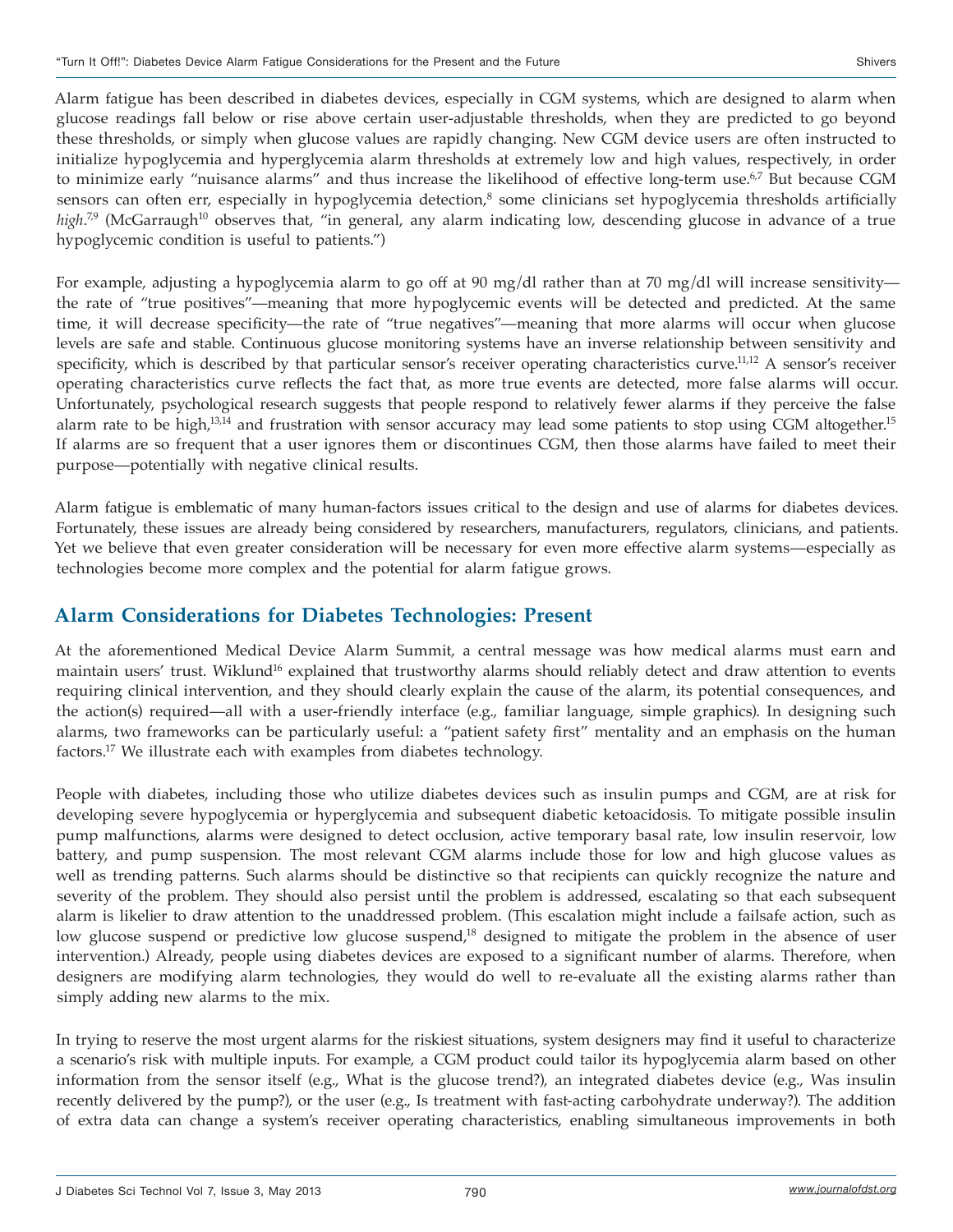Human factors design involves a more holistic look at who will use a device or device feature, the environments where they will use it, and the other people who might interact with its alarms. Human factors design is typically considered with regard to device usability, but it can also provide useful perspective on safety concerns (including alarm fatigue). A simple example is provided for an increasingly common alarm feature: vibration. Compared with audible alarms, the chief advantages of vibrating alarms are that they work even in loud ambient settings and that they may cause less embarrassment to the user or less disruption to the external environment. The chief drawback is that fewer nonusers are likely to be aware of a vibrating alarm that the user himself/herself does not address. Thus vibrations should not be the only signals sent when the user is potentially in need of assistance, e.g., during a persistent and unacknowledged low glucose value. Technical considerations (e.g., the fact that vibration drains batteries faster than beeping) should certainly inform the design of an alarm system. However, designers must keep in mind that their goal is to design the safest and most user-friendly alarm system that the technology will allow—not to design the most technologically advanced system with human factors as an afterthought.17 Part of this process should be to consider distractions in the user's environment that could interfere with responses to the diabetes-specific warnings (e.g., vibrating cell phones or the "phantom vibration" experienced by many cell phone users19).

One scenario that demands particularly careful human factors design is nocturnal hypoglycemia, which—if prolonged and severe—can be associated with seizures and even "dead-in-bed" syndrome.<sup>20,21</sup> An individual must be woken up in order to take action—a feat that standard alarms might not necessarily achieve.<sup>22,23</sup> (Some clinicians believe that hypoglycemia can actually make arousal harder. Although a small study by Ly and coauthors<sup>24</sup> indicated that hypoglycemia does not impair arousal in adolescents with type 1 diabetes, these findings might not extend to people with longer duration of diabetes and/or impaired counter-regulatory hormone response.) The environment at night tends to be quiet, and the user can move around unwittingly in sleep. Thus audible alarms may be a more appropriate option than vibrating ones (though, obviously, both can be used at once). However, even loud audible alarms may not be sufficient, because people who could respond to the alarm may be in a different room and/or asleep themselves.

A consideration of human factors will not necessarily lead to changes in an alarm system's receiver operating characteristics. Nonetheless, if systems are made more user-friendly, they may become more clinically useful. In this vein, several enhancements to CGM alarms are being used to address nocturnal hypoglycemia. One manufacturer has developed an outpost that can be placed near a sensor-augmented pump to extend the range of CGM signals to 50 ft. or more; this facilitates remote nocturnal monitoring by parents or other on-site caregivers (mySentry<sup>TM</sup>; Medtronic Diabetes Inc., Northridge, CA). An alternative used by some families with diabetes is to place the CGM receiver near an extra-loud, bed-shaking alarm clock and/or baby monitor (or simply inside a glass).25,26 Regardless of the interface chosen, the potential for alarm fatigue will remain especially high at night, when decisions are governed by a subconscious that hates waking up unnecessarily: in the words of Kafka, "A false alarm on the night bell once answered – it cannot be made good, not ever."<sup>27</sup> Even alarms that are consistently true could contribute to fatigue over time, considering that the prevalence of nocturnal hypoglycemia in type 1 diabetes has been estimated at over 50%.28,29 No technology will ever provide a perfect solution. Still, these challenges highlight the potential benefits of new, better systems for hypoglycemia detection and mitigation, which we discuss here.

## **Alarm Considerations for Diabetes Technologies: Future**

The success of future alarm systems will depend foremost on accuracy and reliability, and the trends here are encouraging. The newest commercial CGM systems, which are available or soon to be available in the United States, feature better hardware, better software, and, hopefully, better performance than their predecessor devices.30–32 Additionally, research is underway on CGM data-processing algorithms specifically for closed-loop insulin delivery, enabling increasingly robust predictive monitoring and control.<sup>33</sup> Another important approach, referenced earlier, is to integrate data from several sources. This process could involve a parallel array of identical glucose sensors, $34,35$ an orthogonal setup of multiple glucose-sensing modalities<sup>36</sup> and/or non-glucose sensors,<sup>37,38</sup> or cross-referencing of insulin delivery data in order to detect sensor errors.<sup>35</sup> Meanwhile, the time delay required to trigger insulin pump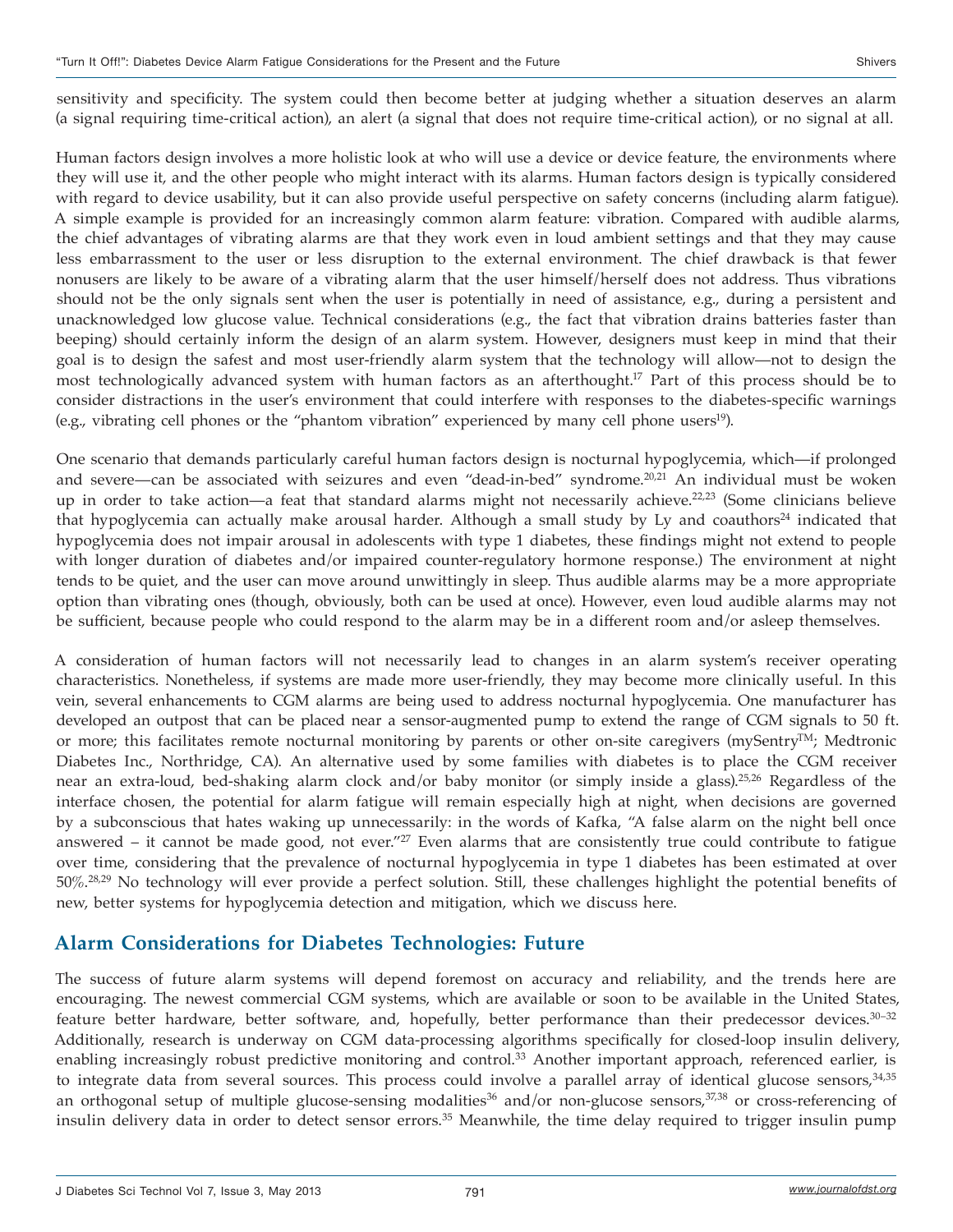occlusion has received attention in the literature;<sup>39</sup> hopefully, future pump alarms will take effect sooner after occlusion (i.e., be more sensitive) without sacrificing specificity. In general, better accuracy and reliability should translate to fewer false alarms, less alarm fatigue, and greater safety.

Alarm systems based on more accurate and reliable sensors can become "smarter" in a variety of ways. For example, alarm threshold and intensity could be set to vary based on time of day, $40$  risk of imminent severe hypoglycemia as indicated by recent glycemic disturbances,<sup>41</sup> or "announced" by the user (e.g., using an interface to inform the device that exercise is starting or that a manual insulin injection has been administered).<sup>42</sup> Future systems might individualize their settings based on the input of learning algorithms.43,44 They could also use past data to give patients personalized predictions (e.g., "Based on your glucose pattern for the past 2 h and the times that you have had similar patterns in the past 3 months, your likelihood of hypoglycemia during the next 30 min is 80%").

Whatever the precise nature of future modifications, in order to be translated into greater safety and better quality of life, they must not overwhelm the user with alarms and alerts. People should receive only signals that they need, and these signals should be designed to promote calm, appropriate decision-making rather than a startled, "turn it off!" response.<sup>17</sup> (On that note, alarm fatigue might be reduced if users had more power to choose and customize their alarms. This approach could pose regulatory challenges, but it also has potential to improve the usability of diabetes devices.)

The design of new diabetes alarm systems will involve a variety of special cases, including a host of issues related to remote monitoring. With the potential for around-the-clock messaging to health care professionals and noncertified caregivers, remote-monitoring systems could dramatically improve preventive care but, alternatively, could worsen alarm fatigue among all involved. These systems could also create new concerns about legal liability and regulatory oversight. The Food and Drug Administration has allowed diabetes technologies to send text messages that recommend specific therapeutic interventions in research settings.<sup>45</sup> However, the agency's draft guidance on mobile medical applications indicates that its perspective on remote monitoring remains in flux.<sup>46</sup> Meanwhile, many other alarm-related concerns, already relevant, will need to be considered anew as systems become more complex. These include how to send signals to users with limited vision, how to transmit alarms from multipiece devices (e.g., patch pumps with handheld remotes), how to run call centers with sufficient capacity, and how to prevent programming errors, theft, and security breach (a challenge even for nuclear facilities, as shown by the July 2012 break-in at the weapons stockpile in Oak Ridge, TN).

To conclude, everyone working with new diabetes technologies should seek to make alarms as safe and user-friendly as possible. Manufacturers should continue to communicate with patients, families, and providers about how existing systems can best be used and how new systems can best be built. Regulators should continue to prioritize human factors in their review of new products, they should keep in mind the tradeoffs between comprehensiveness and the risk of alarm fatigue,<sup>10</sup> they should consider the risks of current diabetes management practices when evaluating new technology (including alarm features), and they should encourage alarm-related innovation—especially in "trainingwheels" environments such as inpatient studies. More broadly, we believe that regulators should view alarms as tools to help patients manage their disease, not just as a safety net. Researchers and engineers should consider the potential for alarm fatigue in their design and evaluation of experimental technologies. (Of particular interest are systems for closed-loop insulin delivery, which pose a slew of alarm-related issues beyond this article's scope.)

For patients and health care providers, currently the simplest and most effective way to minimize alarm fatigue is to avoid situations likely to generate alarms—in other words, to practice safe and effective diabetes management. Thus the ultimate lessons from alarm fatigue analysis are simple and familiar ones. Patients and providers must be well educated about diabetes and the therapeutic tools at their disposal. They must be invested in continually improving their quality of care. Finally, they must be empowered to manage diabetes based on their personal insights into the disease—information that will always be more important to diabetes care than any theoretical discussion such as this.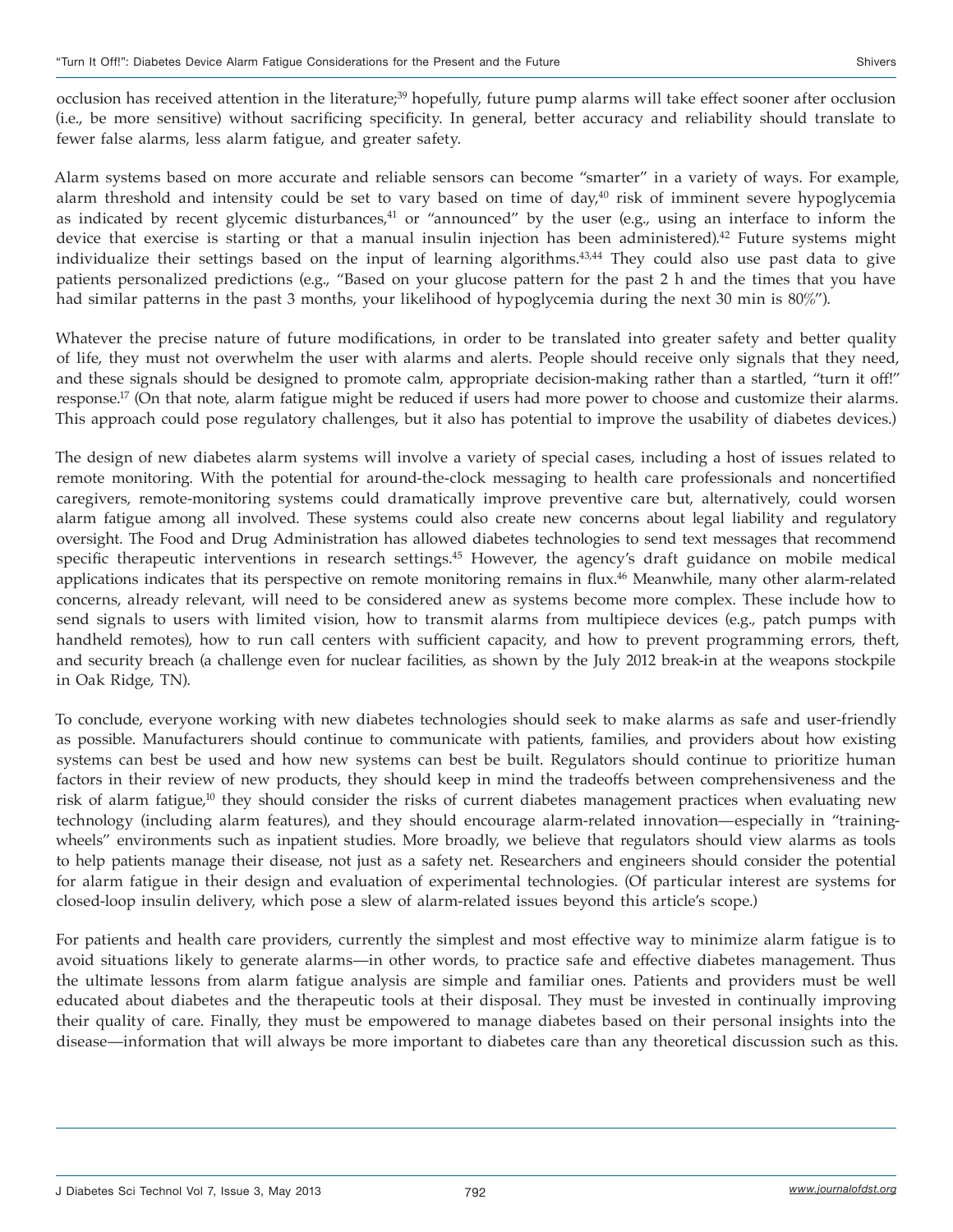#### **Disclosures:**

Joseph Shivers does part-time freelance work for Close Concerns, which counts multiple diabetes companies as subscribers. At the time of manuscript preparation, Linda Mackowiak and Henry Anhalt were full-time employees of Animas Corp., a Johnson and Johnson company, and were minor shareholders in Johnson and Johnson Co. Linda Mackowiak is also a minor shareholder in Medtronic and Abbott. Howard Zisser has received honoraria for scientific lectures and travel reimbursement from Animas, Cellnovo, Insulet, MannKind, and Roche and research grant and product support from Animas, Abbott, Dexcom, Eli Lilly, GluMetrics, Insulet, LifeScan, Medtronic, Novo Nordisk, Roche, and Sanofi and is a board member of Artificial Pancreas Technologies.

#### **References:**

- 1. Hamilton WK. Do we monitor enough? We monitor too much. J Clin Monit. 1986;2(4):264–6.
- 2. Atzema C, Schull MJ, Borgundvaag B, Slaughter GR, Lee CK. ALARMED: adverse events in low-risk patients with chest pain receiving continuous electrocardiographic monitoring in the emergency department. A pilot study. Am J Emerg Med. 2006;24(1):62–7.
- 3. Drew BJ, Califf RM, Funk M, Kaufman ES, Krucoff MW, Laks MM, Macfarlane PW, Sommargren C, Swiryn S, Van Hare GF; American Heart Association; Councils on Cardiovascular Nursing, Clinical Cardiology, and Cardiovascular Disease in the Young. Practice standards for electrocardiographic monitoring in hospital settings: an American Heart Association scientific statement from the Councils on Cardiovascular Nursing, Clinical Cardiology, and Cardiovascular Disease in the Young: endorsed by the International Society of Computerized Electrocardiology and the American Association of Critical-Care Nurses. Circulation. 2004;110(17):2721–46.
- 4. Phillips J, Barnsteiner JH. Clinical alarms: improving efficiency and effectiveness. Crit Care Nurs Q. 2005;28(4):317–23.
- 5. Kowalczyk L; Boston Globe. Patient alarms often unheard, unheeded. *http://www.boston.com/lifestyle/health/articles/2011/02/13/patient\_alarms\_often\_ unheard\_unheeded/*.
- 6. Ives B, Sikes K, Urban A, Stephenson K, Tamborlane WV. Practical aspects of real-time continuous glucose monitors: the experience of the Yale Children's Diabetes Program. Diabetes Educ. 2010;36(1):53–62.
- 7. Hirsch IB. Clinical review: realistic expectations and practical use of continuous glucose monitoring for the endocrinologist. J Clin Endocrinol Metab. 2009;94(7):2232–8.
- 8. Zijlstra E, Heise T, Nosek L, Heinemann L, Heckermann S. Continuous Glucose Monitoring: quality of hypoglycaemia detection. Diabetes Obes Metab. 2013;15(2):130–5.
- 9. Weinzimer SA. Analysis: high-tech diabetes technology and the myth of clinical "plug and play". J Diabetes Sci Technol. 2010;4(6):1465–7.
- 10. McGarraugh G. Alarm characterization for continuous glucose monitors used as adjuncts to self-monitoring of blood glucose. J Diabetes Sci Technol. 2010;4(1):41–8.
- 11. Bewick V, Cheek L, Ball J. Statistics review 13: receiver operating characteristic curves. Crit Care. 2004;8(6):508–12.
- 12. Zweig MH, Campbell G. Receiver-operating characteristic (ROC) plots: a fundamental evaluation tool in clinical medicine. Clin Chem. 1993;39(4):561–77.
- 13. Bliss JP, Gilson RD, Deaton JE. Human probability matching behaviour in response to alarms of varying reliability. Ergonomics. 1995;38(11):2300–12.
- 14. Bliss JP, Dunn MC. Behavioural implications of alarm mistrust as a function of task workload. Ergonomics. 2000;43(9):1283–300.
- 15. Shivers JP, Close KL, Dougan M, Kozak BM, Taylor L, Trehan SK, Wood R, Wu VL, Woolverton GA. Cross-sectional survey of patient perspectives on continuous glucose monitoring. Presented at: 71st American Diabetes Association Scientific Sessions, San Diego, CA, 2011.
- 16. Wiklund M. Medical device alarm systems can serve as trusted advisors. Presented at: Advancing Safety in Medical Technology, AAMI Medical Device Alarm Summit, Herndon, VA, 2011.
- 17. Vockley M, Williams J. A siren call to action: priority issues from the Medical Device Alarms Summit. Association for the Advancement of Medical Instrumentation: Arlington; 2011.
- 18. Buckingham B, Chase HP, Dassau E, Cobry E, Clinton P, Gage V, Caswell K, Wilkinson J, Cameron F, Lee H, Bequette BW, Doyle FJ 3rd. Prevention of nocturnal hypoglycemia using predictive alarm algorithms and insulin pump suspension. Diabetes Care. 2010;33(5):1013–7.
- 19. Drouin M, Kaiser DH, Miller DA. Phantom vibrations among undergraduates: prevalence and associated psychological characteristics. Comput Hum Behav. 2012;28(4):1490–6.
- 20. Buckingham B, Wilson DM, Lecher T, Hanas R, Kaiserman K, Cameron F. Duration of nocturnal hypoglycemia before seizures. Diabetes Care. 2008;31(11):2110–2.
- 21. Tanenberg RJ, Newton CA, Drake AJ. Confirmation of hypoglycemia in the "dead-in-bed" syndrome, as captured by a retrospective continuous glucose monitoring system. Endocr Pract. 2010;16(2):244–8.
- 22. Buckingham B, Block J, Burdick J, Kalajian A, Kollman C, Choy M, Wilson DM, Chase P; Diabetes Research in Children Network. Response to nocturnal alarms using a real-time glucose sensor. Diabetes Technol Ther. 2005;7(3):440–7.
- 23. Minnock P, Nayberg I, Marco C. Patient panel of continuous glucose monitoring users. Presented at: 7th Annual Clinical Diabetes Technology Meeting, Philadelphia, PA, April 8, 2011.
- 24. Ly TT, Jones TW, Griffiths A, Dart J, Davis EA, Stick S, Wilson A. Hypoglycemia does not change the threshold for arousal from sleep in adolescents with type 1 diabetes. Diabetes Technol Ther. 2012;14(2):101–4.
- 25. Forum: Children with Diabetes. Dexcom solution for sleeping through alarms. *http://forums.childrenwithdiabetes.com/showthread.php?t=62163*. Accessed September 24, 2012.
- 26. Forum: American Diabetes Association. How should kids act when their father has a hypoglycemia episode? *http://community.diabetes.org/t5/ Adults-Living-with-Type-1/How-should-kids-act-when-their-father-has-a-hypoglycemia-episode/td-p/160074/page/3*. Accessed September 24, 2012